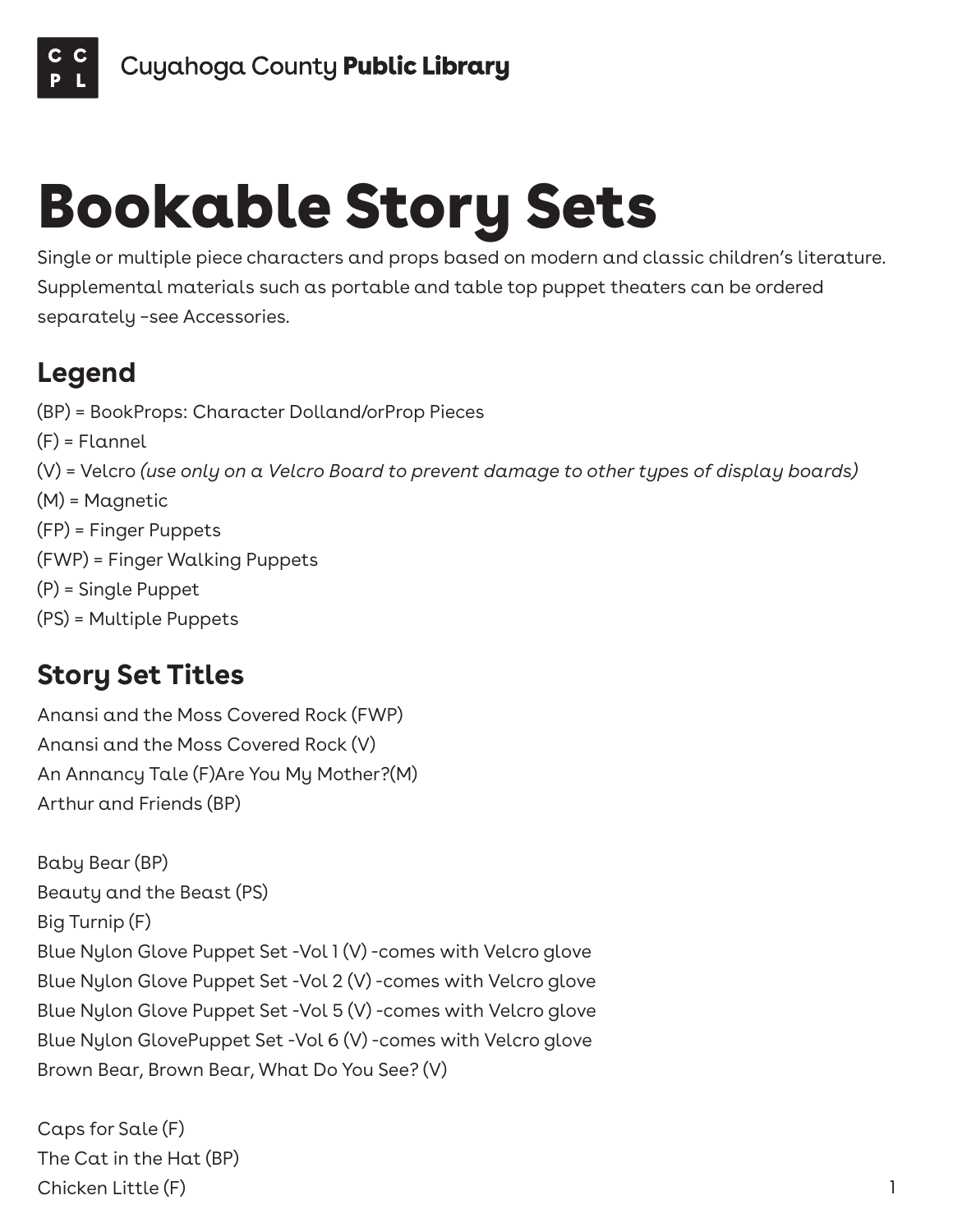Chrysanthemum (BP) Cinderella (F) -comes with flannel board Cinderella (PS) Clark the Shark (BP) Clifford the Big Red Dog (P) The City Mouse and the Country Mouse (F) Commotion in the Ocean (FP) Corduroy (F)

Detective LaRue (BP)

Earl the Squirrel (BP) Eency Weency Spider (F) Elmer (F)

Farm (F) Fiesta! (V) Five Green and Speckled Frogs (V) Five Little Monkeys (FP) Five Little Monkeys Jumping on the Bed (F) Five Little Monkeys Sitting in a Tree (F) Five Little Pumpkins (F) Five Little Speckled Frogs (F) Froggy Gets Dressed (F)

Gingerbread Baby (BP) Gingerbread Boy (F) Glove Puppet Stories (PS) Go Away, Big Green Monster! (V) Goldilocks (BP) Goldilocks (F) Goldilocks (FWP) Goldilocks (PS) Goodnight, Goodnight, Construction Site (BP) Goodnight Moon (V) Grouchy Ladybug (P) Guess How Much I Love You (BP) Guess How Much I Love You (F)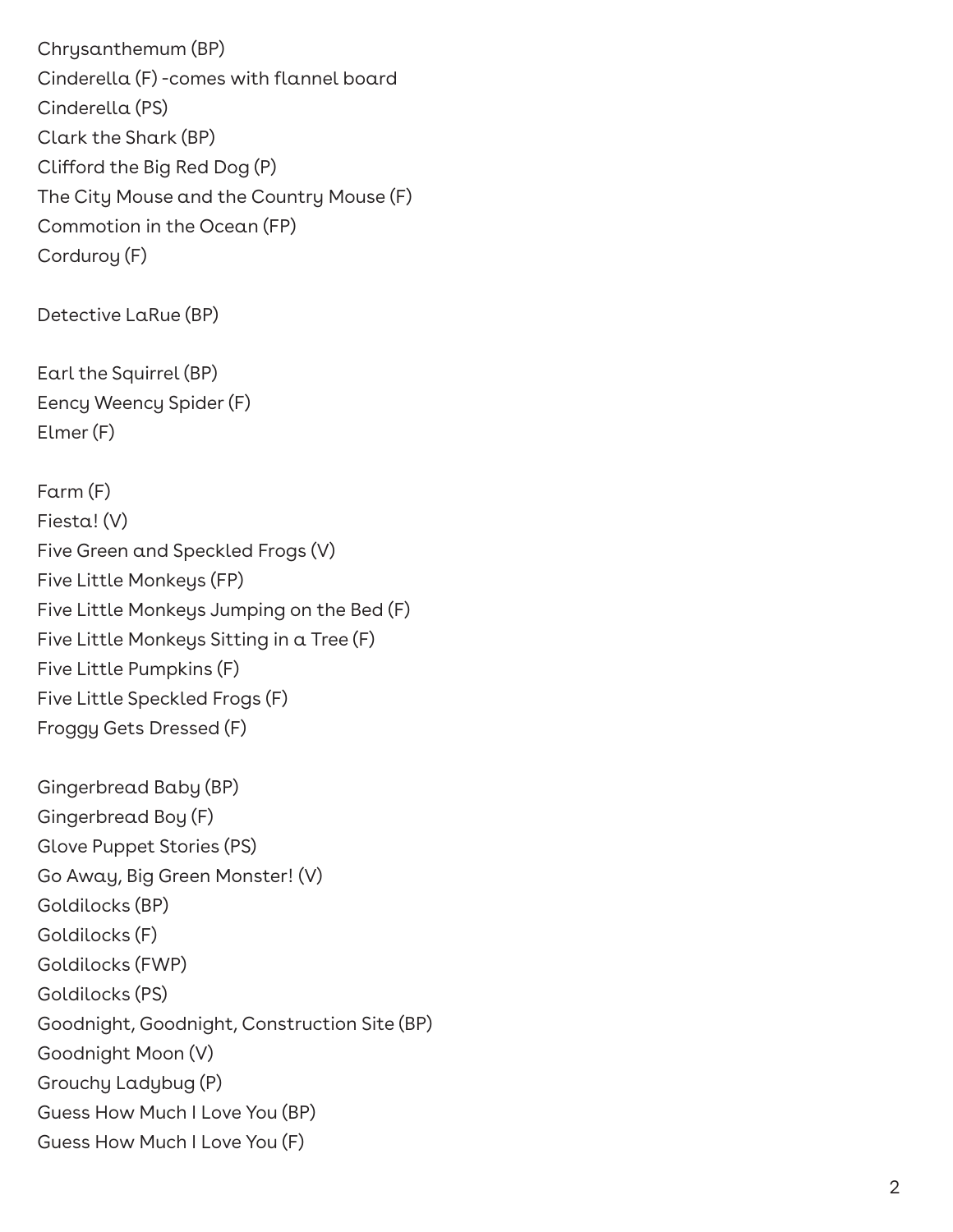Head, Shoulders, Knees, and Toes (M) Here are My Hands (V) Hey Diddle Diddle (BP) Hey Diddle Diddle (P-Glove) Hi, Harry! (BP) Hooway for Wodney Wat (BP) Horton Hatches the Egg (BP) How Do Dinosaurs Eat/Go to School (BP) How Do Dinosaurs Say Goodnight/Get Well (BP) How the Grinch Stole Christmas (BP) Humpty Dumpty (BP) Hungry Bird (BP)

I Know an Old Lady (BP) I Know an Old Lady Who Swallowed a Pie (BP) If You Give a Mouse a Cookie (V) If You Take a Mouse to School (V) I'm Not Cute! (FP) In the Small, Small Pond (M) It Looked Like Spilt Milk (V)

Jack and the Beanstalk (PS) Jacket I Wear in the Snow (V) Joseph Had a Little Overcoat (BP) Julius (BP)

The Kissing Hand (BP)

Let's Go Visiting (M) Lilly's Purple Plastic Purse (BP) Linnea in Monet's Garden (BP) Little Mouse, the Red Ripe Strawberry, and the Big Hungry Bear (F) Little Mouse, the Red Ripe Strawberry, and the Big Hungry Bear (M) Little Red Hen (F) Little Red Riding Hood (F) Little Red Riding Hood (PS) Llama, Llama, Red Pajama (BP)

Miss Bindergarten (BP) Mister Sun (F) The Mitten (F) The Mitten (V) Mother Goose Rhymes I (F) Mother Goose Rhymes II (F) Mother Goose Rhymes Ill (F) Mother Goose Rhymes IV (F)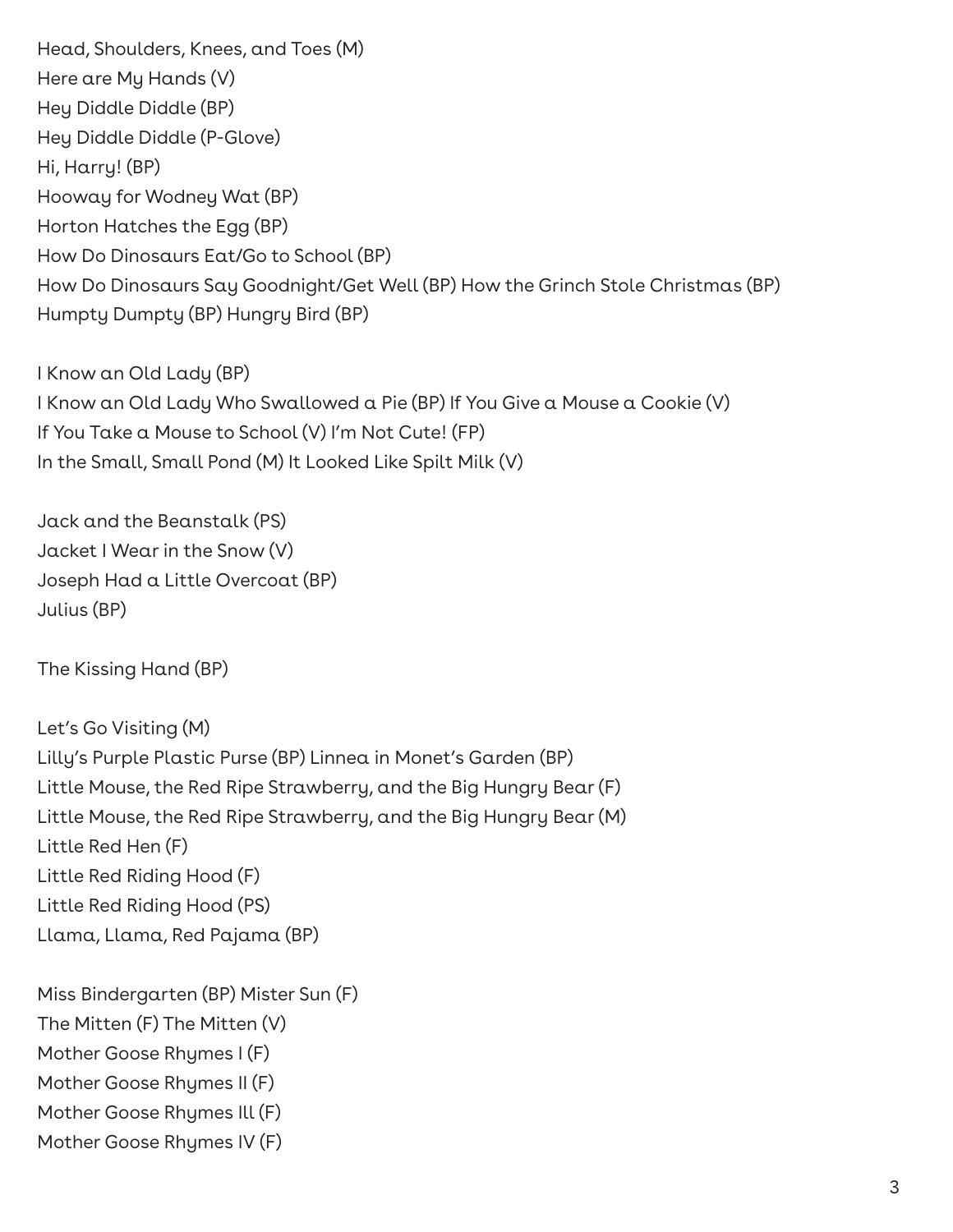```
Napping House (F)
```
Old MacDonald Had a Farm (FP) Old MacDonald Had a Farm (M) Old MacDonald Had a Farm (V) Olivia (BP) Ollie (BP) On the Night You Were Born (BP) One Fish, Two Fish (BP) One, Two, Buckle My Shoe (BP) Otis (BP) Owen (BP) Owl and the Pussycat (BP)

Pancakes for Breakfast (M) Paperbag Princess (FWP) Paperbag Princess (V) Patrick's Dinosaurs (V) Peanut Butter and Jelly (V) Peek a Who (BP) Penny and Her Song Book (BP) Pete the Cat (BP) Pete the Cat and His Four Groovy Buttons (BP) Pete the Cat: I Love My White Shoes (V) Pete the Cat: Rocking in My School Shoes (V) Peter Pan (PS) Piggies (FP) Polar Bear, Polar Bear, What Do You Hear? (V) Polly Hopper's Pouch (BP) Pout-Pout Fish (BP) Put Your Left Paw In: A Jungle Hokey-Pokey (M)

```
Quick as a Cricket (V)
```
Rainbow Fish (F) Round Is a Mooncake (V) Rumble in the Jungle (FP)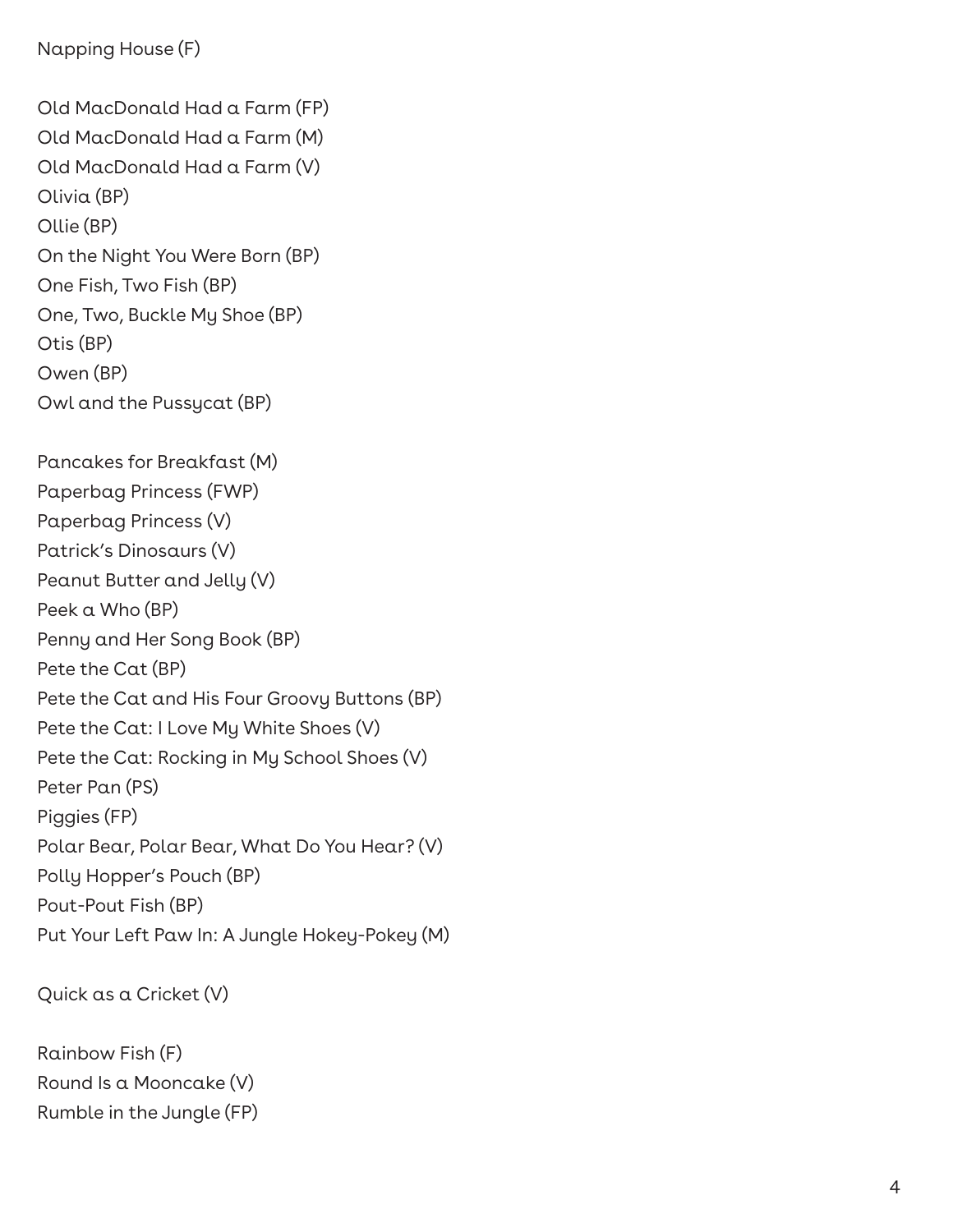Seasonal Trees (F) Sheep in a Jeep (V) Silly Sally (V) Sleep Bears (V) Snow (BP) Snowy Day (BP) Snowy Day (V) Stellaluna (BP) Tacky the Penguin (BP) There Was an Old Lady Who Swallowed a Fly (V) Thidwick the Big-hearted Moose (BP) This Old Man (V) Three Billy Goats Gruff (F) Three Billy Goats Gruff (FWP) Three Little Pigs (BP) Three Pigs (F)

Tops and Bottoms (V)

Very Hungry Caterpillar (V) Wemberly Worried (BP)

We're Going on a Book Hunt (BP) Wheels on the Bus (F) Wheels on the Bus (V) Where Is the Green Sheep? (BP) Where the Wild Things Are (V) Who is the Beast? (V) Whoever You Are (V) Wide-mouthed Frog (P) You Can Do It Sam (BP) You're All My Favorites (BP)